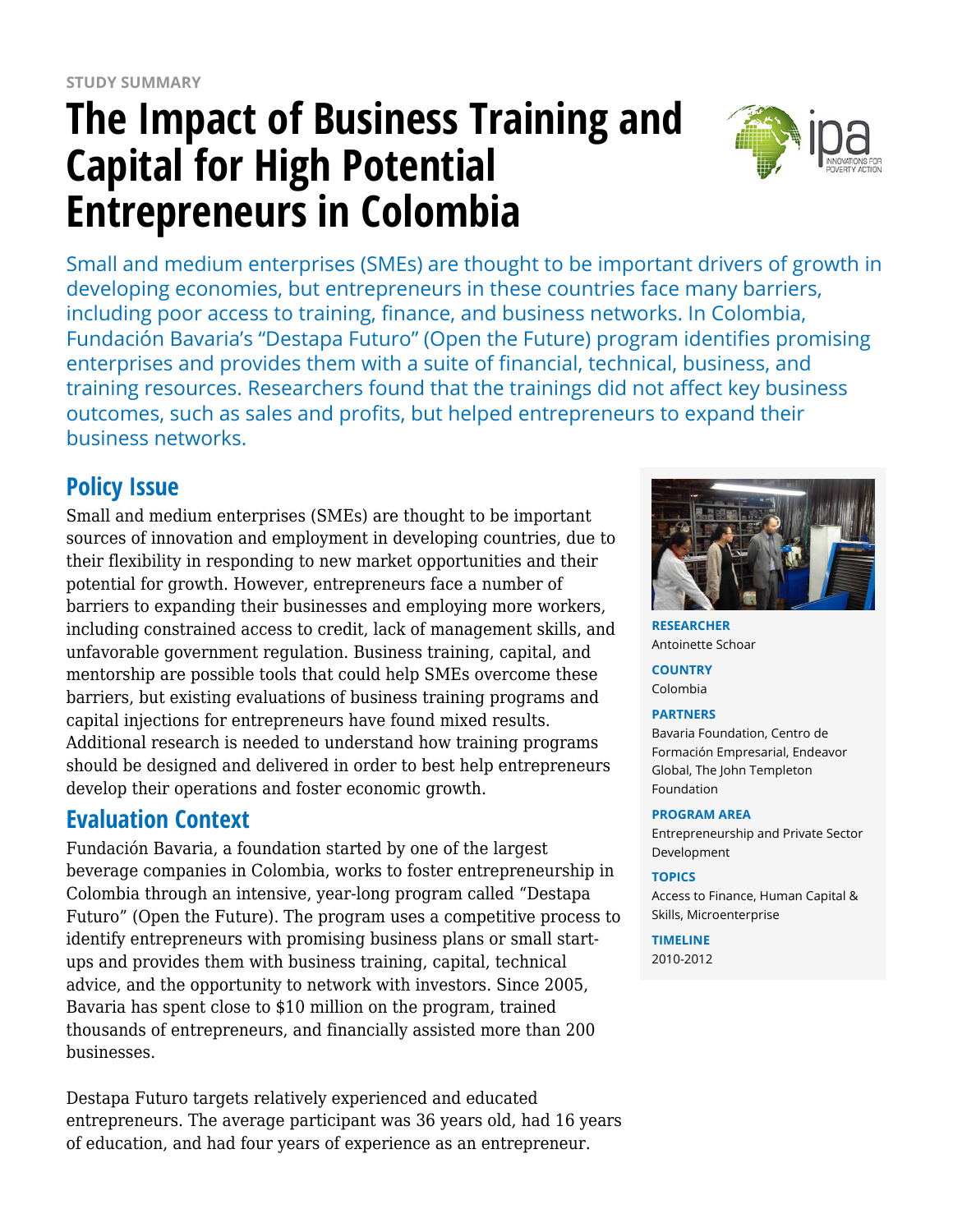Seventy-three percent were male. During the fifth round of Destapa Futuro in 2010-2011, these participants received business training from two organizations that support entrepreneurs, the Centro de Formación Empresarial (CFE) and Endeavor Colombia.

### **Details of the Intervention**

Researchers evaluated Destapa Futuro's impact on business outcomes, the difference between the two organization's different training strategies, and the relative impact of receiving prizes in cash or in kind. In order to participate in the program, entrepreneurs completed an online application, which included questions on business characteristics, leadership potential, experience in business administration, and potential social impact. From the database of 8400 applications 475 candidates, half of them with business plans and the other half with existing start-ups, were selected and ranked.

This pool of 475 entrepreneurs was divided into three groups:

- The top 25 entrepreneurs all received the Endeavor training. Because their participation in the training program was not randomly assigned, they were not part of the study sample.
- The following 100 entrepreneurs were randomly assigned to receive training from either Endeavor or CFE.
- The remaining 350 entrepreneurs were randomly assigned to either the CFE training group or the comparison group, which did not receive any training.

Both the Endeavor and CFE trainings included modules on financial management, marketing and business plan development. Endeavor offered an in-person training, delivered in two two-day sessions. All classes had a maximum of 20 entrepreneurs per trainer. In addition to lectures, each entrepreneur participated in several one-on-one discussions with program coordinators, trainers and mentors. CFE used a combination of online learning and in-person classes. In the online component, which consisted of four modules over one month, participants were assigned to groups of 18-21 students. They completed online modules with homework assignments, participated in online forums, and collaborated via email and phone. The entrepreneurs who completed homework and participated in forums were eligible for the in-classroom training, which consisted of four days of classes with the same tutor assigned during the online training.

After the CFE and Endeavor trainings were completed, the 100 entrepreneurs with the best business plans and course performance were selected to receive an additional coaching session in preparation for the business plan presentation that would determine the prize winners. The coaching session provided contestants with feedback on content and style of their presentations. After the presentations, the best 60 entrepreneurs were awarded a prize to fund their business.

In order to test how having the flexibility to choose how to spend the prize money affected business outcomes, half of the winners were randomly assigned to receive cash, and the other half received an in-kind prize. Cash prizes ranged from about 5,600 USD to 56,000 USD (10-100 million COP). Fundacion Bavaria determined the nature of the in-kind prizes based on the entrepreneur's requests and available resources, and they included business equipment, marketing and advertising materials and other business investments. Forty winners were also randomly selected to receive mentorships with Bavaria executives, who listened to business plan presentations, gave advice, and suggested potential contacts.